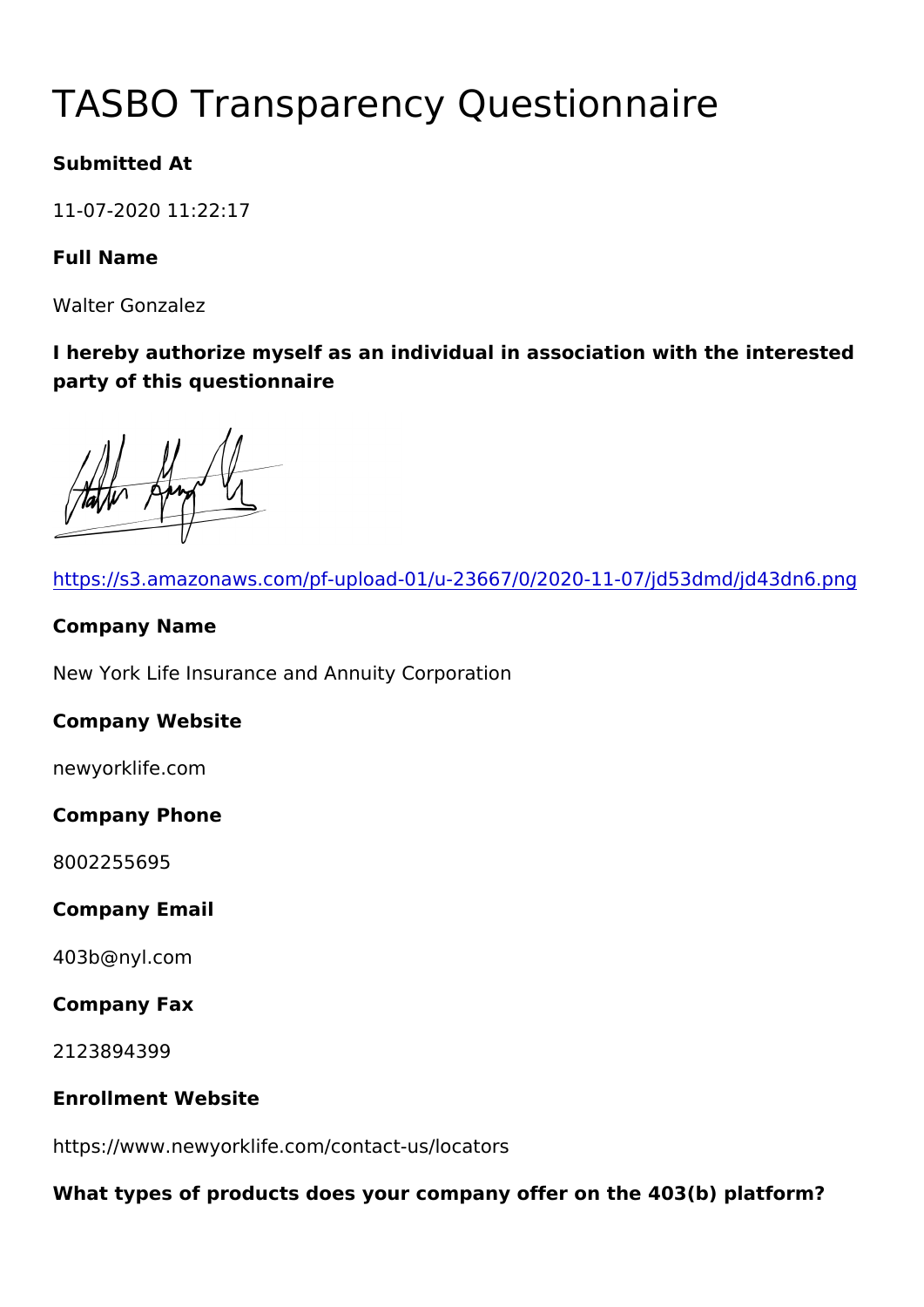Mutual Funds, Variable Annuities

## **What are your 403(b) Assets Under Management?**

 $<$ \$2B

## **What is your rating?**

Moody's (Aaa / Aa1 / Aa2 / Aa3 / A1 / A2 / A3 / Baa1 / Baa2 / Baa3 / Ba1 / Ba2 / Ba3 / B1 / B2 / B3/ Caa1 / Caa2/ Caa3/None), Fitch (AA+ / AA / AA- / A+ / A / A- / BBB+ / BBB / BBB- / BB+ / BB / BB- / B+ / B / B- / CCC+ / CCC / CCC- / D / None), S&P (AA+ / AA / AA- / A+ / A / A- / BBB+ / BBB / BBB- / BB+ / BB / BB- / B+ / B / B- / CCC+ / CCC / CCC- / D / None)

**Is your organization licensed by Texas Department of Insurance (TDI)?**

Yes

**Is your organization in compliance with minimum capital and surplus requirements, including applicable risk-based capital and surplus requirements prescribed by rules adopted by TDI and supporting documentation?**

Yes

**As of 9/1/2019, do you agree to offer and sell only products that met former Teacher Retirement System of Texas (TRS) Requirements as of 9/1/2019?**

Yes

**Has your organization ever been petitioned into bankruptcy or insolvency in the last 10 years?**

No

**Has your organization or any of its officers been cited, or reprimanded by any regulatory agency within the past ten years?**

No

**What enrollment options does your company offer?** 

Representative Only

**How are clients able to make changes to their accounts?**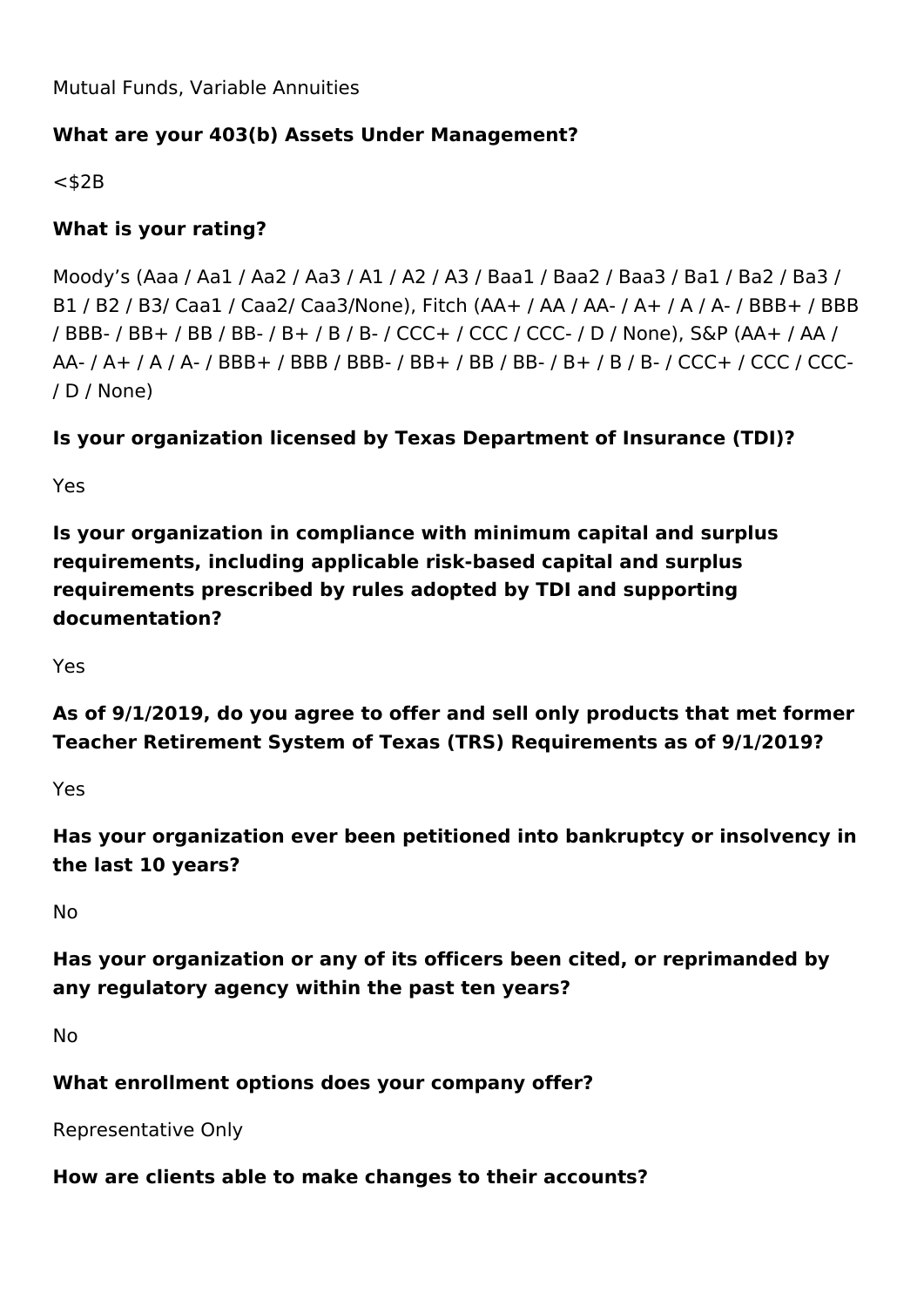Online, Mail, Phone, Representative Only

# **Do you offer specific investment advice to individual 403(b) account holders?**

Yes

**Does your organization have experience in providing 403(b) qualified investment products and have a specialized department dedicated to the service of 403(b) qualified investment products?**

Yes

**Does your organization require that each of its representatives are properly licensed and qualified, by training and continuing education, to sell and service the company's eligible qualified investments?** 

Yes

**Does your sales force consist of captive agents or brokers?**

Captive Agents

**If your organization uses commissioned sales representatives, will you commit to limit the number of representatives working with a particular school district? If so what will this limitation be (e.g., no more than X, X number of representatives per Y number of employees, etc.)?**

Yes, we can work with each individual school district for compliance

# **What products do you currently actively offer?**

Variable Annuities

## **Do you have any Annual Fees?**

Yes

# **What is your annual Administrative Fee?**

\$30.00, waived on account with balance of \$50,000 or more

# **What is your Morality and Risk Expense Fee?**

1.30%-1.40%

# **What is your portfolio operating expense?**